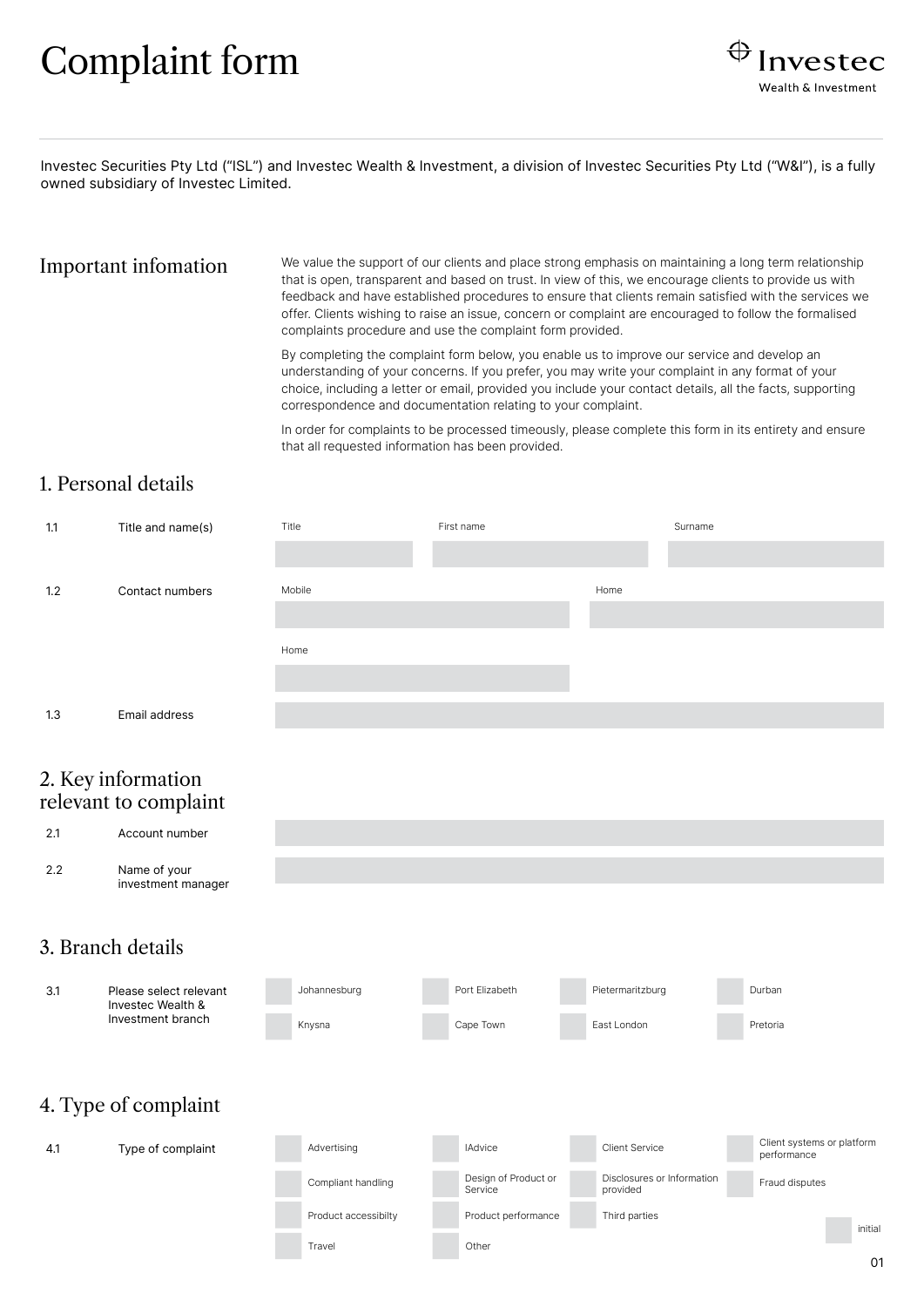### 4. Type of complaint (Continued)

4.2 If other, please specify

## 5. Complaint details

| $5.1\,$ | Investment type or<br>product detail type |                                                                                                                                                     |
|---------|-------------------------------------------|-----------------------------------------------------------------------------------------------------------------------------------------------------|
| 5.2     | Date invested                             |                                                                                                                                                     |
| 5.3     | Please provide details<br>of complaint    |                                                                                                                                                     |
|         |                                           | If you are claiming financial loss and requesting compensation, please detail below the compensation<br>sought and the basis on which it is claimed |
|         |                                           | ${\sf R}$<br>Amount claimed                                                                                                                         |
|         |                                           |                                                                                                                                                     |
|         |                                           | If space is not adequate, please provide details on a separate sheet of paper. All attached supporting<br>documents must be listed below:           |
|         |                                           | $\mathbf{1}$                                                                                                                                        |
|         |                                           | $2.$                                                                                                                                                |
|         |                                           | $\mathfrak{Z}.$                                                                                                                                     |
|         |                                           | 4.                                                                                                                                                  |
|         |                                           | 5.                                                                                                                                                  |